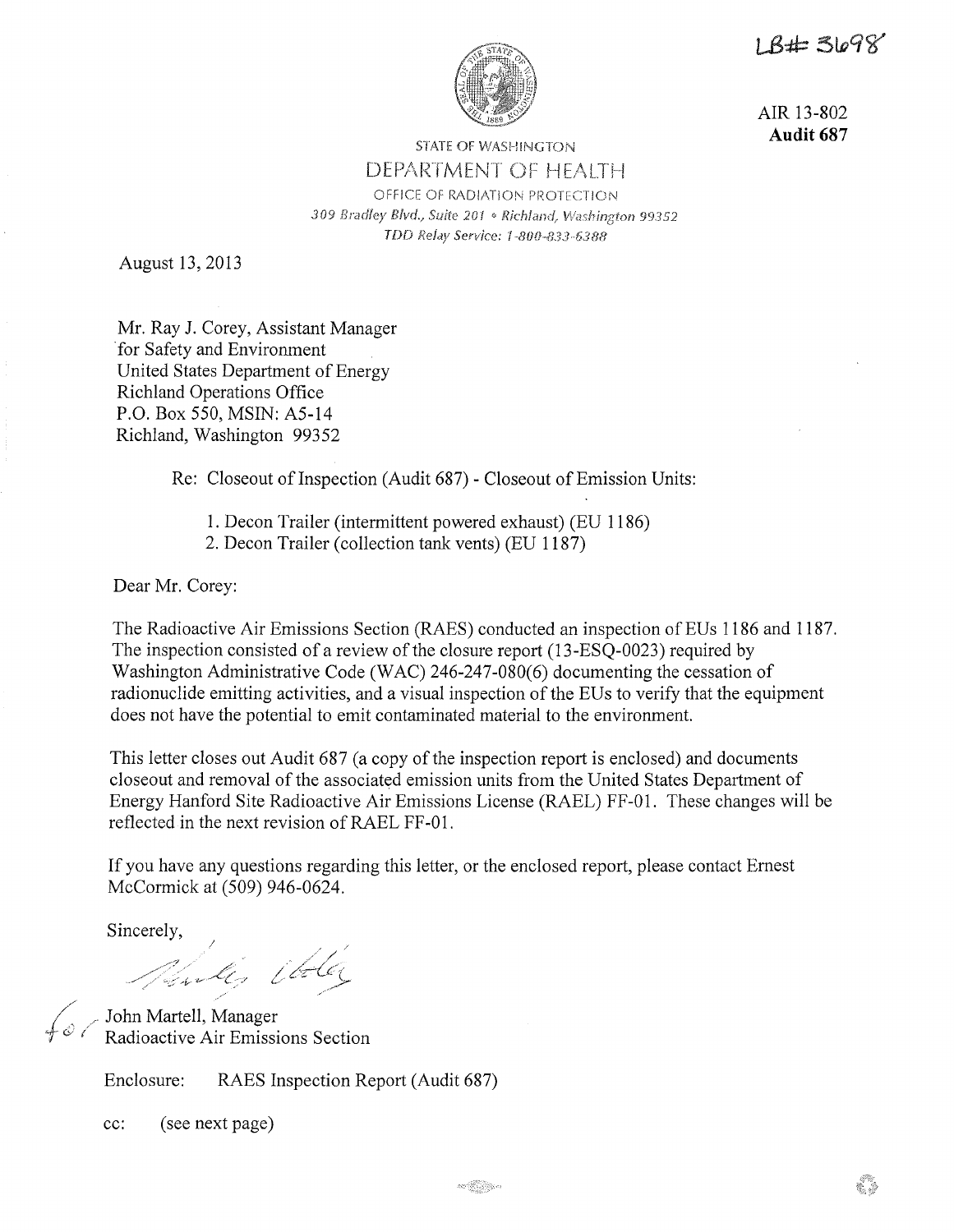Mr. Ray J. Corey August 13, 2013 Page 2 of 2

cc: Robert Anderson, MSA Matthew Barnett, PNNL Tom Beam, MSA Lee Bostic, BNI Jerry Cammann, MSA Cliff Clark, USDOE-RL Jack Donnelly, WRPS Rick Engelmann, CHPRC Dennis Faulk, EPA Phil Gent, Ecology Michael Greene, WRPS Robert Haggard, BNI Dale Jackson, USDOE-RL Steven Killoy, WRPS Ernest McCormick, WDOH Felix Miera, WRPS Valarie Peery, Ecology Michael Peloquin, WRPS Lucinda Penn, WRPS James Rasmussen, USDOE-RL Crystal Rau, Ecology John Schmidt, WDOH Maria Skorska, Ecology Jeff Voogd, WRPS Joel Williams Jr., CHPRC Joan Woolard, WCH Davis Zhen, EPA Environmental Portal RAES Tracking: Line 655; Resp. to IM 7,676; NOC 844; EUs 1186 & 1187